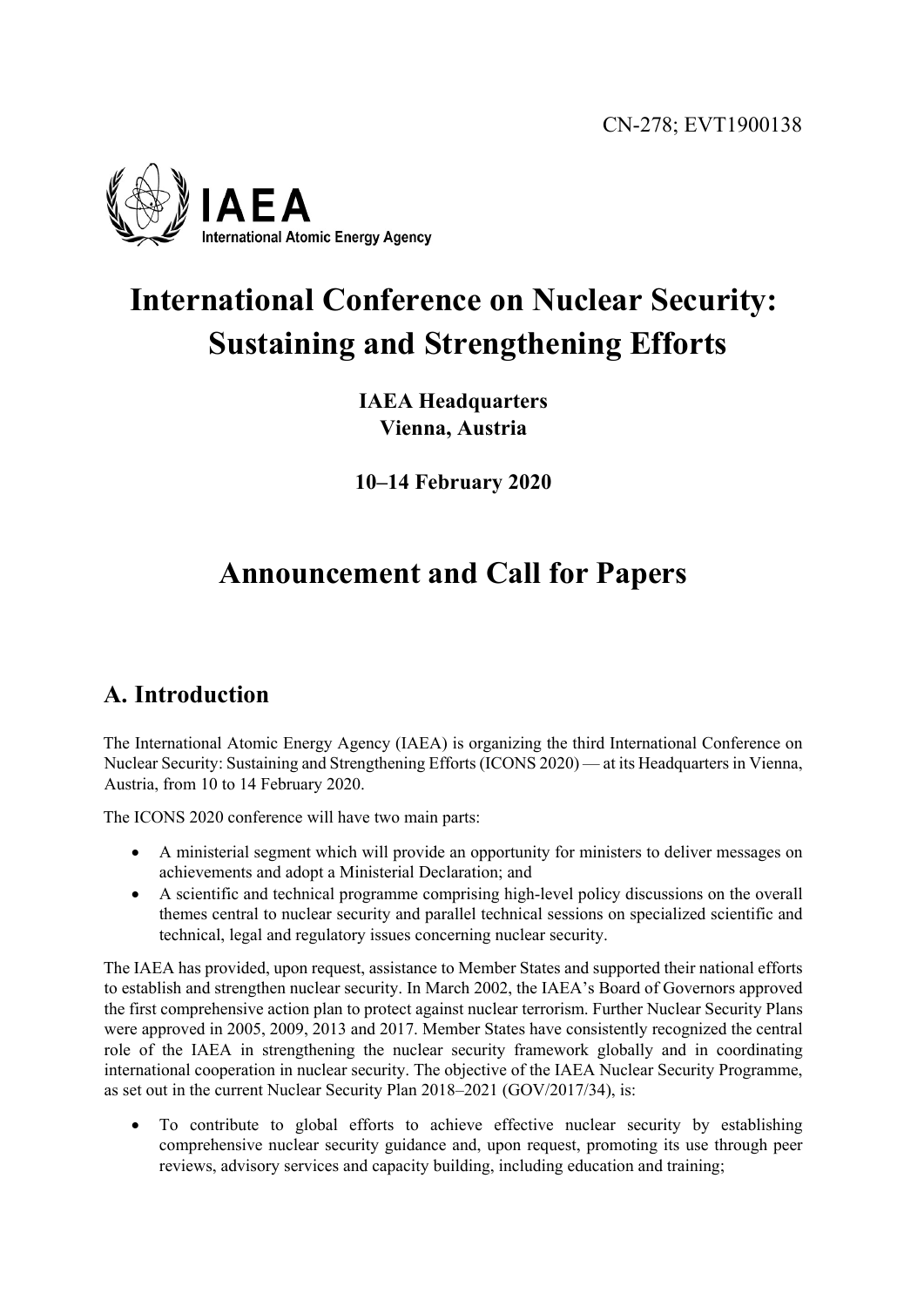- To assist in adherence to, and implementation of, relevant international legal instruments, and in strengthening the international cooperation and coordination of assistance; and
- To play the central role and enhance international cooperation in nuclear security, in response to the priorities of Member States expressed through the decisions and resolutions of the IAEA's Policy-Making Organs.

The conference will provide a global forum to discuss ways to sustain and strengthen nuclear security worldwide, and to identify future developments. The conference will cover areas that are attributable to the security of nuclear and other radioactive material under and out of regulatory control. The outputs from the conference will be used in the preparation of the next IAEA Nuclear Security Plan, which will cover the period 2022–2025.

The previous conference, held in 2016, attracted about 2 100 registered participants from 139 Member States, 47 of which were represented at the ministerial level, in addition to 29 intergovernmental and non-governmental organizations.

# **B. Purpose and Objectives**

The conference will provide a forum for ministers, policymakers, senior officials and nuclear security experts to formulate and exchange views on experiences and achievements, current approaches, future developments and priorities for nuclear security.

The conference will:

- Raise awareness to maintain and further strengthen national nuclear security regimes as well as international cooperation in strengthening nuclear security globally;
- Review the current status of nuclear security efforts, existing approaches and trends, and highlight areas that may need more focused attention including technological dimensions;
- Promote IAEA nuclear security guidance and other international guidelines, and their use by States;
- Promote the sharing of information and good practices in nuclear security while protecting sensitive information;
- Reaffirm and support the central role of the IAEA in strengthening the nuclear security framework globally and in leading the coordination of international activities in the field of nuclear security, while avoiding duplication and overlap;
- Highlight and promote the IAEA's efforts and programmes on the nuclear security relevant instruments of the IAEA and the United Nations; and
- Discuss further enhancements of IAEA nuclear security activities and their sustainability.

#### **Participants are encouraged not to discuss any sensitive nuclear security information.**

### **C. Structure, Themes and Topics**

The conference programme will include a ministerial segment, which will provide an opportunity for ministers to deliver brief national statements and to adopt a Ministerial Declaration. The scientific and technical programme will commence on the second day of the conference and will include an opening plenary session, high-level policy discussions, parallel streams of technical sessions, and a concluding plenary session with a President's report.

#### Page 2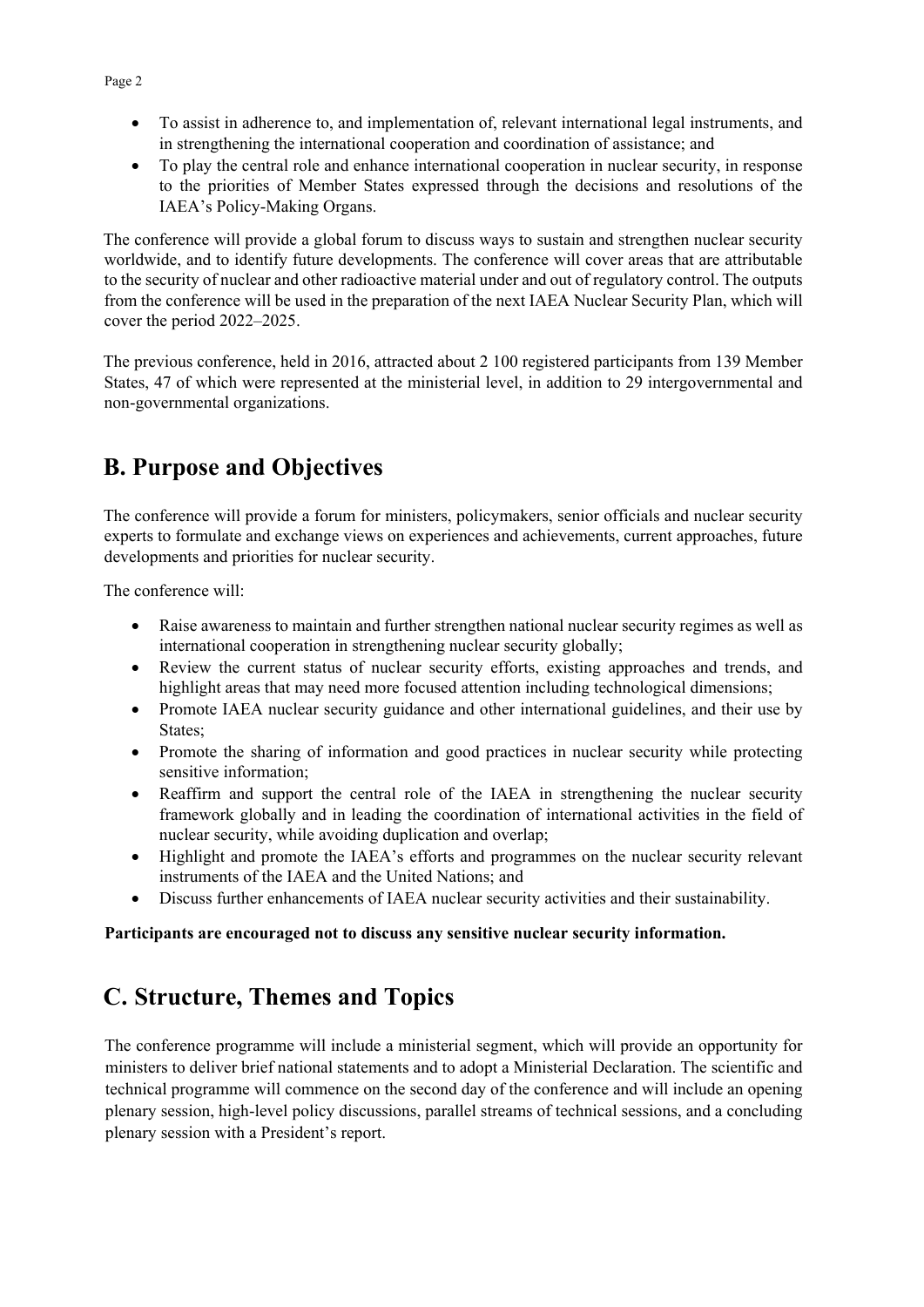Each high-level policy discussion session will feature invited speakers and a concluding panel discussion. Each technical session will include presentations on selected papers relating to topical areas identified through the submission of synopses. A panel discussion will conclude each technical session.

The conference programme will also include poster sessions and interactive content presentations. Sufficient time will be provided throughout the conference for discussion and interaction with participants.

Consistent with the objectives set out above, the overall themes for the conference, including the topics that will be discussed in the high-level policy discussion sessions, will be the following:

- International legally and non-legally binding instruments for nuclear security
	- o International legal instruments for nuclear security, including universalization of the Amendment to the Convention on the Physical Protection of Nuclear Material and the International Convention for the Suppression of Acts of Nuclear Terrorism
	- o Promotion of non-binding nuclear security instruments and principles
- Role of the IAEA in nuclear security
	- o Role of the IAEA in the implementation of international instruments related to nuclear security
	- o Central role of the IAEA in coordinating efforts and technical support to States, upon their request, for strengthening nuclear security
	- o Future focus areas and activities, particularly for the Nuclear Security Plan 2022–2025
	- o Coordination measures within the IAEA for the effectiveness of its nuclear security programme
	- o Nuclear security and the IAEA's role, considering the United Nations Sustainable Development Goals
- National nuclear security regimes
	- o Physical protection as fundamental to nuclear security
	- o Security of nuclear and radioactive material under and out of regulatory control
	- o Nuclear security integrated approaches within the national nuclear security framework and linkages with relevant national initiatives
	- o Regulatory oversight for nuclear security: practices and challenges
	- o Nuclear safety and security interface
	- o Sustainability of nuclear security activities
	- o IAEA technical support to States for response to nuclear security events including national frameworks
- Emerging technologies and the digital age
	- o New and emerging technologies: opportunities, nuclear security aspects and IAEA assistance to Member States
	- o New and emerging technologies for physical protection
	- o Role of information and computer security for nuclear security
- International cooperation in information exchange, sharing of good practices and broader experience to enhance nuclear security
	- o Sustainability of nuclear security efforts globally
	- o International cooperation success stories
	- o Capacity building, human resource development and enhancements for nuclear security
	- o Role of capacity building centres at the national and regional level
	- o Role of the IAEA in information exchange on nuclear security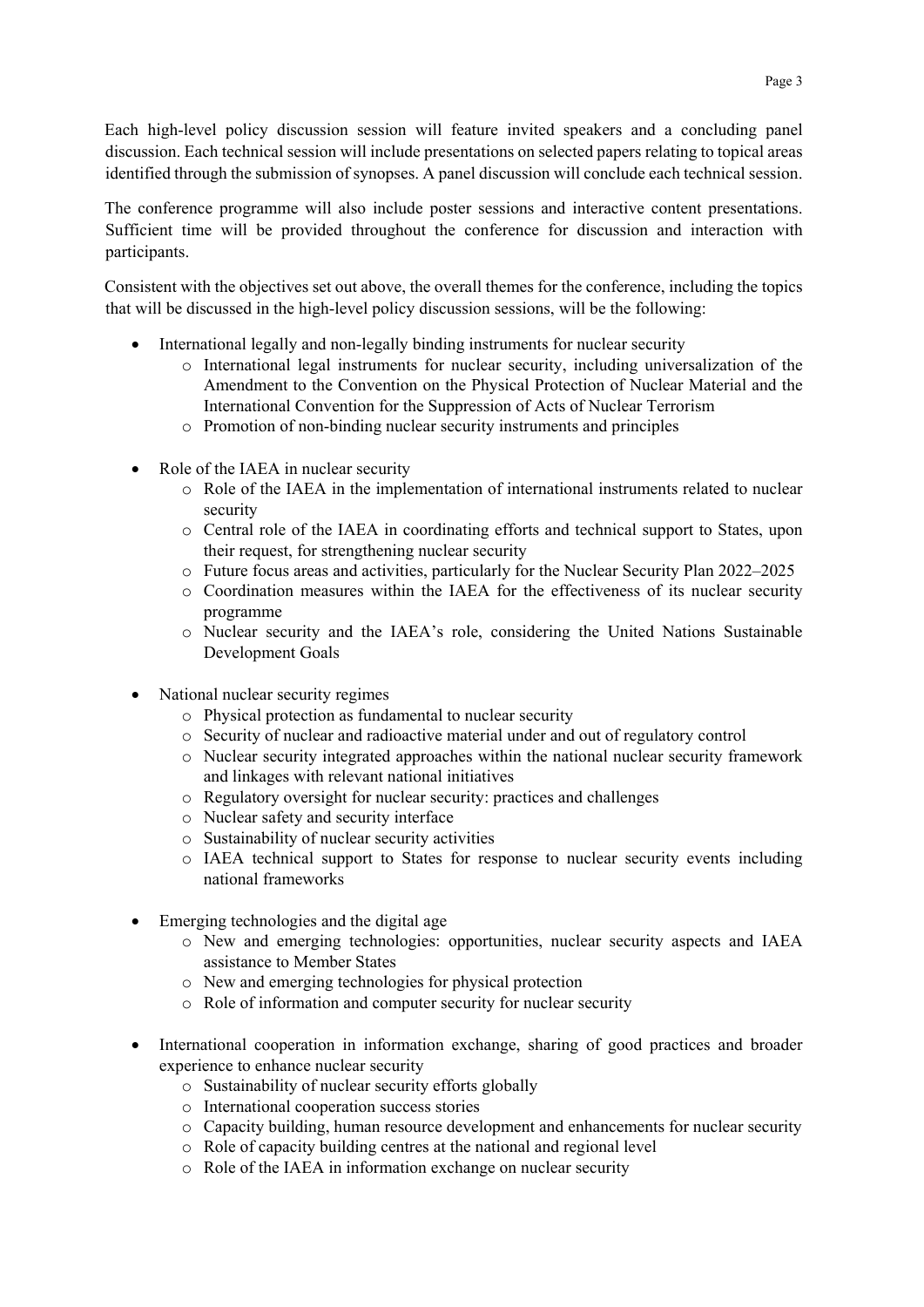- o IAEA Information Circulars on nuclear security
- o Fostering a culture of nuclear security

#### **Topics for Technical Session:**

The final determination of the number and scope of the technical sessions will be based on the nature and number of synopses received. It is anticipated that the technical sessions may deal with diverse subjects as listed in the Appendix. The synopses on the technical topics listed therein should be submitted following the guidance given in Section F.

### **D. Target Audience**

The conference is aimed at ministers, senior government officials, high-level staff from agencies involved in policy making for, and managing, nuclear security, and technical and legal experts working in all areas of nuclear security. The conference is also intended to attract industry and civil society representatives, including non-governmental organizations and academic institutions. The IAEA welcomes and encourages the participation of women, early career professionals and individuals from developing countries.

### **E. Participation and Registration**

All persons wishing to participate in the conference are requested to register **online in advance** through the conference web page (see Section O). **In addition**, they must send a completed Participation Form (Form A) and, if applicable, the Form for Submission of a Paper (Form B) and/or Grant Application Form (Form C) as soon as possible to a competent official authority (e.g. Ministry of Foreign Affairs, Permanent Mission to the IAEA, or National Atomic Energy Authority), or to one of the organizations invited to participate for subsequent transmission to the IAEA (Official.Mail $\omega$ iaea.org).

A participant will be accepted only if the above documents are transmitted through the competent national authority of a Member State of the IAEA or by an organization invited to participate.

Participants whose official designations have been received by the IAEA will receive from the IAEA further information approximately three months before the opening of the conference. This information will also be posted on the conference web page (see Section O).

### **F. Synopses, Papers and Proceedings**

Concise papers on topics falling within the scope of the conference (see Appendix) may be submitted as contributions to the conference. All papers must present original work and must not have been published elsewhere.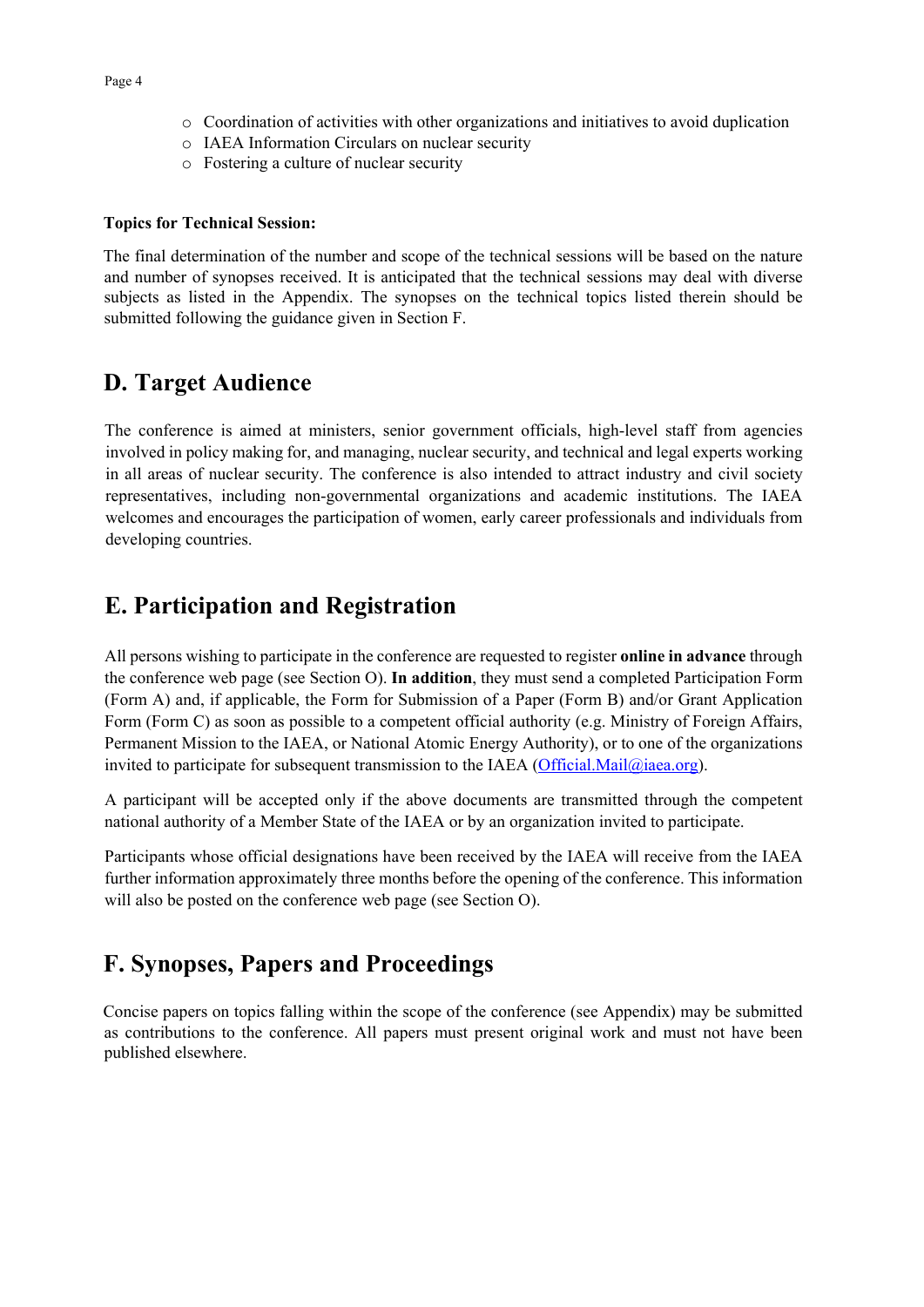### **F.1. Submission of Synopses**

Anyone wishing to present a paper at the conference — either orally or in the form of a poster — must submit a synopsis of between 400 and 800 words in electronic format through the conference's web browser-based file submission system (IAEA-INDICO). Paper copies cannot be accepted.

Instructions on how to upload the synopsis to IAEA-INDICO will be available on the conference web page (see Section O) as of 31 January 2019. The synopses must be submitted through this system between **1 February 2019** and **31 May 2019**. No other form of submission will be accepted.

In addition, authors must submit the following two forms to their appropriate governmental authority (see Section E) for transmission to the IAEA. These forms, available on the conference web page, must be received by the IAEA no later than **14 June 2019**:

- Participation Form (Form A)
- Form for Submission of a Paper (Form B)

**IMPORTANT**: The electronically received synopses will be considered by the Programme Committee only if these two forms have been received by IAEA through the established official channels (see Section E).

### **F.2. Acceptance of Synopses**

Given the number of synopses anticipated and the need to provide ample time for discussion, the number of papers that can be accepted for oral presentation is limited. Authors who prefer to present their papers as posters or interactive content presentations are requested to indicate this preference on Form A and through IAEA-INDICO.

Authors will be notified by **30 September 2019** as to whether their papers have been accepted.

### **F.3. Submission of Full Paper and Presentations**

Only authors of papers selected for oral presentation are requested to submit a full paper. Full papers must be submitted through the IAEA-INDICO file submission system. Specifications for the layout and electronic format of the full papers will be made available on INDICO. The deadline for electronic submission of the full papers as both PDF and Word files is **29 November 2019**.

Authors of papers selected for oral presentation, interactive content presentation and poster presentation are requested to submit their presentation through the IAEA-INDICO file submission system. Specifications for the layout and electronic format of presentations will be made available on IAEA-INDICO. The deadline for electronic submission of presentations as both PDF and PowerPoint files is **20 December 2019**.

**IMPORTANT**: The system for electronic submission of papers, IAEA-INDICO, is the sole mechanism for submission of papers. Authors are encouraged to submit papers as early as possible.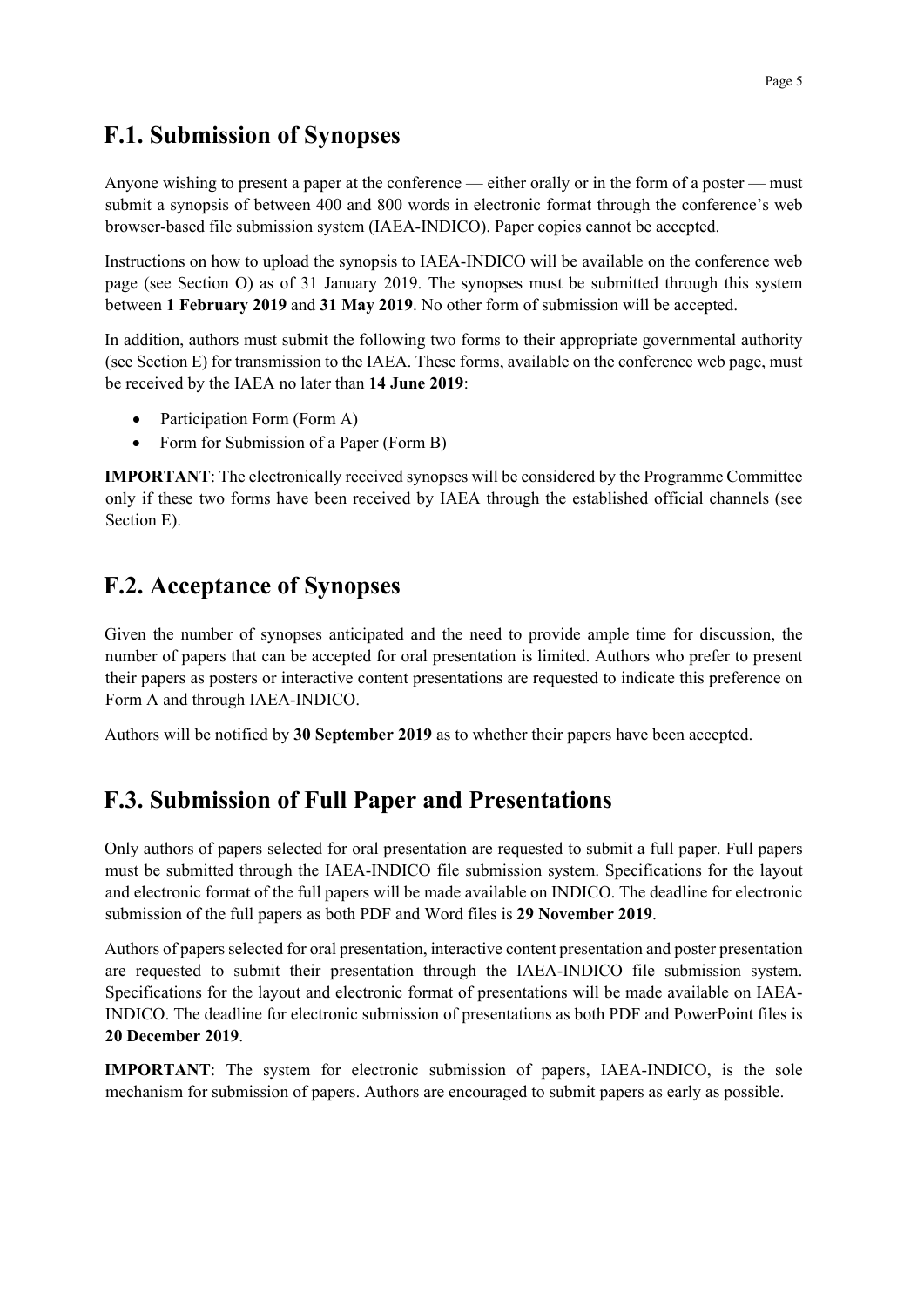### **F.4. Conference Proceedings**

The proceedings containing summaries of the plenary and technical sessions as well as full papers presented at the conference will be published by the IAEA as soon as possible after the conference. Copies of the proceedings can be ordered, at a special discounted price, during or after the conference.

# **G. Expenditures and Grants**

No registration fee will be charged to participants.

The IAEA is generally not in a position to bear the travel and other costs of participants in the conference. The IAEA has, however, limited funds at its disposal to help meet the cost of attendance of certain participants. Such assistance may be offered upon specific request to normally one participant per country provided that, in the IAEA's view, the participant on whose behalf assistance is requested will make an important contribution to the conference.

If participants wish to apply for a grant, they should submit their applications to the IAEA to this effect through their competent national authority. Participants should ensure that applications for grants are:

- 1. Submitted through the competent national authority by **14 June 2019**;
- 2. Accompanied by a completed and signed Grant Application Form (Form C); and
- 3. Accompanied by a completed Participation Form (Form A).

Applications that do not comply with the above conditions cannot be considered.

Approved grants will be issued in the form of a lump sum payment that usually **covers only part of the cost of attendance**.

# **H. Distribution of Documents**

A preliminary programme will be posted on the IAEA web page for the conference (see Section O) as soon as possible. The final programme and the Book of Extended Synopses will be made available on the conference web page and the IAEA Conferences and Meetings app.

# **I. Exhibitions**

A limited amount of space will be available for displays/exhibits during the conference. Interested parties should contact the Scientific Secretaries (see Section N) by email at  $ICONS2020@i$ iaea.org by **15 May 2019**.

# **J. Working Language**

The working language of the conference will be English. Simultaneous interpretation during the ministerial session will be provided in Arabic, Chinese, English, French, Russian and Spanish. Interpretation will not be provided for technical sessions.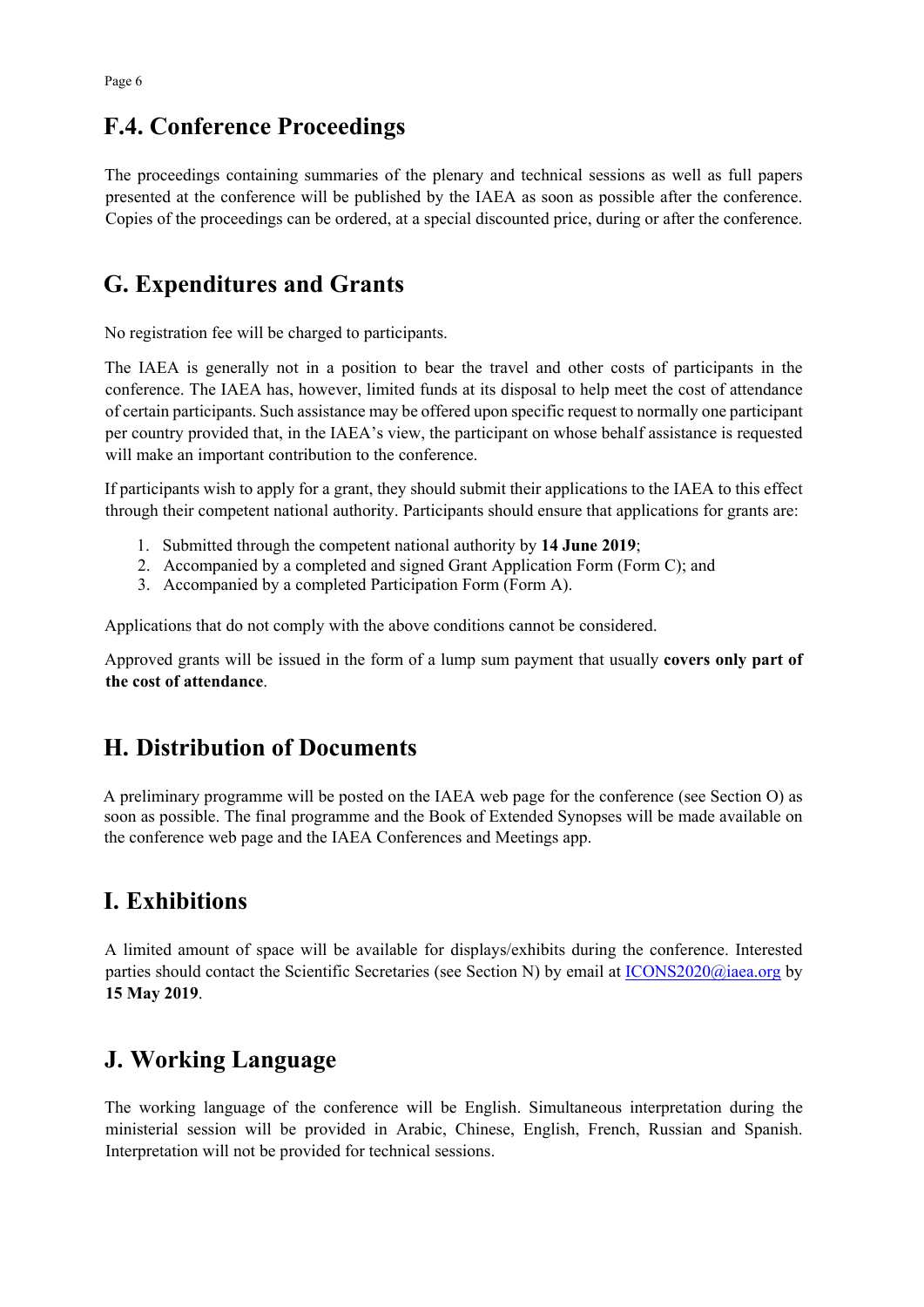### **K. Conference Venue and Accommodation**

The conference will be held at the IAEA's Headquarters in Vienna, Austria. Participants must make their own travel and accommodation arrangements. Hotels which are offering a reduced rate for conference participants will be listed on the conference web page (see Section O). Please note that the IAEA is not in a position to assist participants with hotel bookings, nor can the IAEA assume responsibility for paying cancellation fees or for re-bookings and no shows.

Detailed information on accommodation and other relevant matters will be made available on the conference web page as soon as possible.

#### **L. Visas**

Designated participants who require a visa to enter Austria should submit the necessary application to the nearest diplomatic or consular representative of Austria at least eight weeks before they travel to Austria. Designated participants will be required to submit a letter of invitation in support of their visa application. Since Austria is a Schengen State, persons requiring a visa will have to apply for a Schengen visa. In States where Austria has no diplomatic mission, visas can be obtained from the consular authority of a Schengen Partner State representing Austria in the country in question.

## Opening of synopsis submission through IAEA-INDICO **1 February 2019** Electronic submission of synopsis through IAEA-INDICO **31 May 2019** Submission of Form for Submission of a Paper (Form B) (together with Participation Form (Form A)) through the competent national authority **14 June 2019**  Submission of Grant Application Form (Form C) together with Participation Form (Form A) through the competent national authority **14 June 2019** Notification of acceptance of synopsis **30 September 2019** Electronic submission of full papers (10 pages maximum) **29 November 2019** Submission of oral presentations, interactive content presentations and posters **20 December 2019**

# **M. Key Deadlines and Dates**

# **N. Conference Secretariat**

#### **General contact details:**

International Atomic Energy Agency Vienna International Centre PO Box 100 1400 VIENNA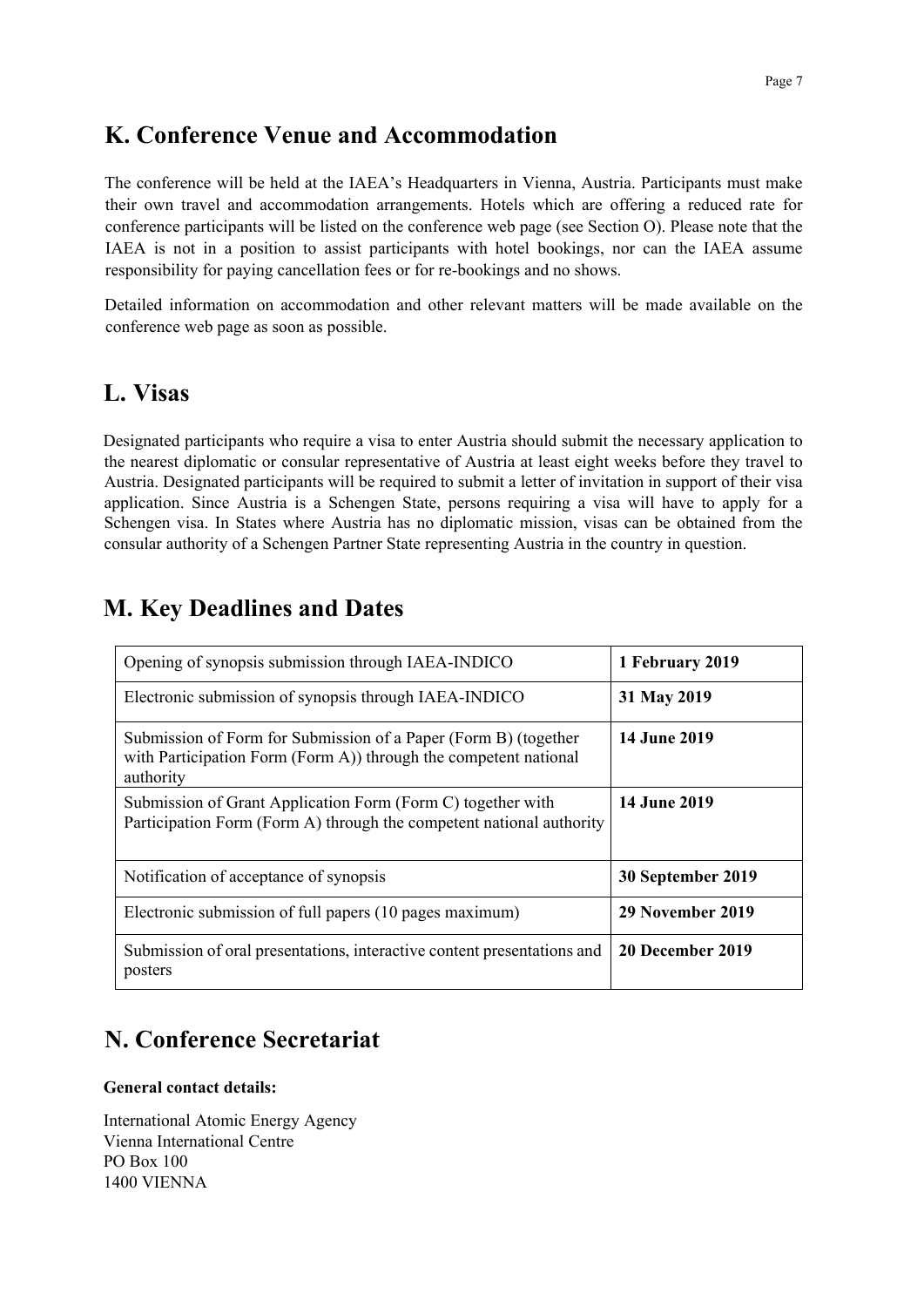Page 8

AUSTRIA Tel.: +43 1 2600 Fax: +43 1 26007 Email: Official.Mail@iaea.org

#### **Scientific Secretary:**

**Mr Darren Chen** Office of the Director Division of Nuclear Security Department of Nuclear Safety and Security Tel.: +43 1 2600 21837

Scientific Secretariat email address: ICONS2020@iaea.org

#### **Administration and organization:**

**Ms Martina Neuhold** Conference Services Section Division of Conference and Document Services Department of Management CN-278; EVT1900138 Tel.: +43 1 2600 21314 Email: Conference.Contact-Point@iaea.org

Subsequent correspondence on scientific matters should be sent to the Scientific Secretariat of the conference and correspondence on administrative matters to the Conference Services Section.

# **O. Conference Web Page**

Please visit the following web page regularly for new information regarding this conference: https://www.iaea.org/events/nuclear-security-conference-2020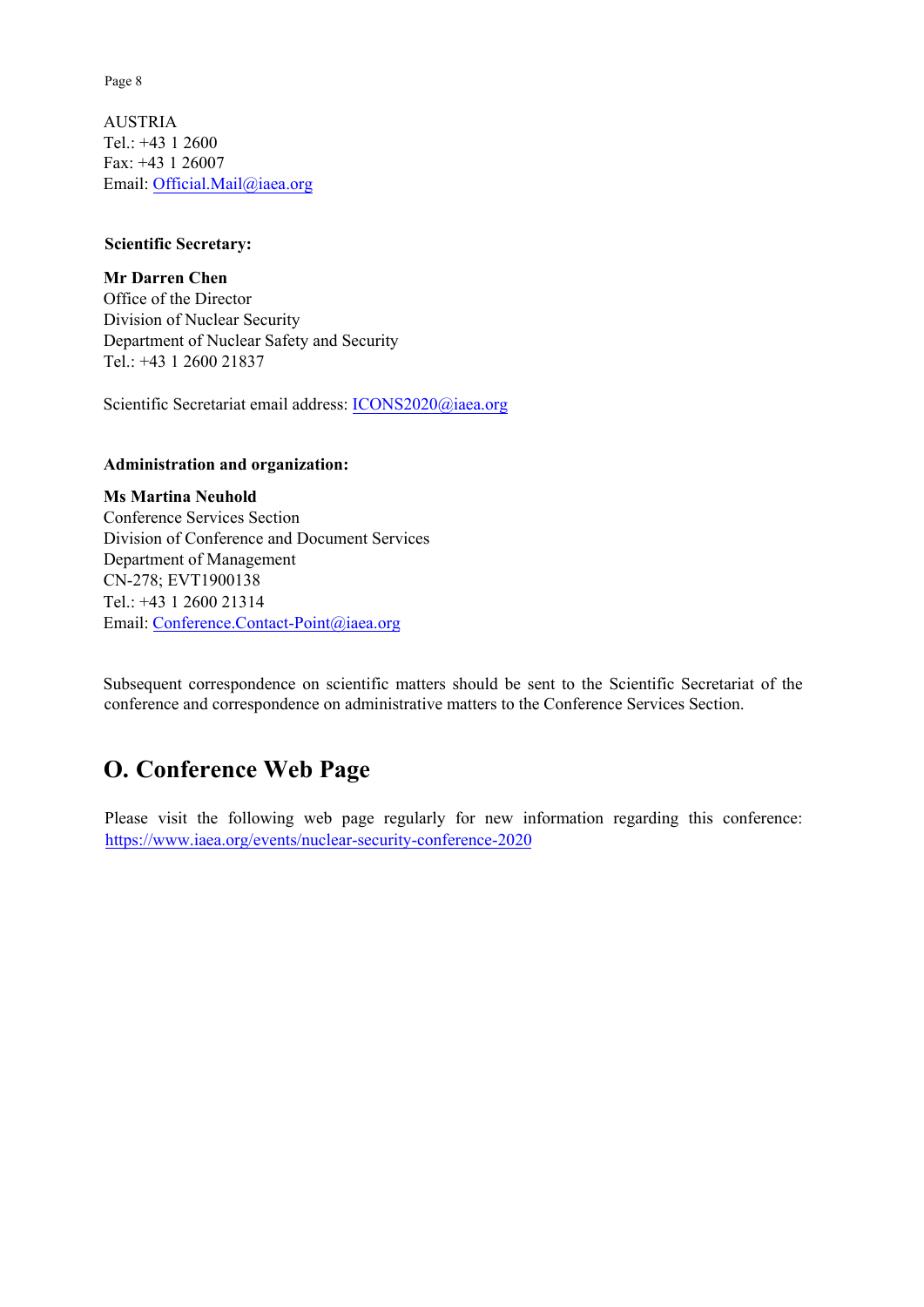# **Appendix: Topics for Technical Sessions**

#### **Physical protection of nuclear and other radioactive material and facilities**

- Nuclear security of nuclear fuel cycle facilities: emerging technologies and associated challenges and complex threats;
- Research reactor security;
- Design basis threat and threat assessment: prevention and protection;
- Physical protection systems: evaluation and assessment;
- Newcomers to nuclear power and research reactors: opportunities and challenges;
- Nuclear security of new nuclear technologies (e.g., small modular reactors);
- Security by design, including in newcomer countries;
- Transport of nuclear and other radioactive material: practices, challenges and regulatory issues;
- Nuclear security of decommissioned facilities and the facilities being decommissioned;
- International Physical Protection Advisory Service: good practices and lessons learned;
- Application of the graded approach and defence in depth to nuclear security;
- The Amended Convention on the Physical Protection of Nuclear Material review conference in 2021;
- Minimization, on a voluntary basis, of high enriched uranium within civilian stocks and where technically and economically feasible;
- Risk-informed approach to the security of radioactive material in use and in storage;
- Insider threats;
- Nuclear security vulnerability assessments;
- Nuclear material accounting and control; and
- National accounting and control measures of radioactive materials.

#### **Nuclear and other radioactive material out of regulatory control**

- Building and maintaining nuclear security detection architecture;
- Preventing illicit trafficking of nuclear and radioactive material;
- International Nuclear Security Advisory Service for nuclear and other radioactive material out of regulatory control;
- Detection technology development and performance testing;
- Coordinated response to nuclear security events;
- Nuclear security as part of the security of major public events;
- Nuclear forensics;
- Nuclear security in major urban areas; and
- The IAEA's technical support for States that takes into consideration complex threats and challenges including geographical condition